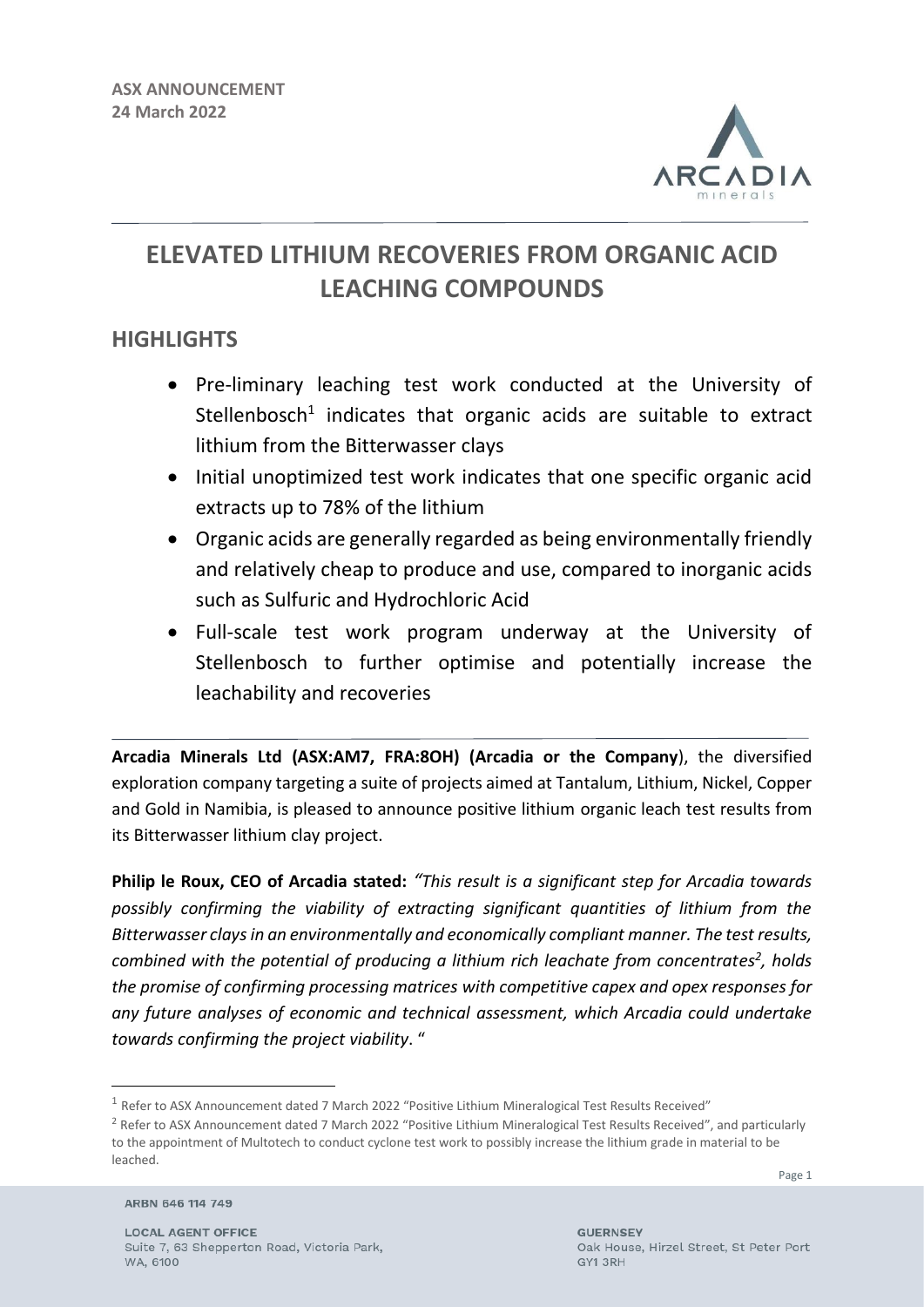

#### **Organic Leach Test Results**

Leaching test work conducted at the University of Stellenbosch Geochemistry Laboratories on the Bitterwasser clays, has been undertaken to test the leachability of lithium from the clays using an organic acid. The aim of the test work is to obtain an understanding whether organic acids could be used to extract lithium from the Bitterwasser clays. To date, three tests were conducted. The parameters that were used during the tests include:

- Acid doses  $-300 \text{ g/L}$
- Temperature  $80^{\circ}$ C
- Leach time 7 hours

Three samples of the Middle Green Clay Unit obtained from recent drilling<sup>3</sup> were tested, using the test parameters described above (Refer to Annexure 1, Table 1 for detailed results):

- Sample 1: Total sample (not sieved), resulting in a lithium leachability of 55%
- Sample 2: Containing the < 50-micron fraction, resulting in a lithium leachability of 66%
- Sample 3: Containing the < 40-micron fraction, resulting in a lithium leachability of 78%

Arcadia, in conjunction with the Chemical Engineering Department of the University of Stellenbosch, is currently working on designing a full-scale test work program that would include tests at various acid doses, temperatures and leach resident times using various organic acids. This test work could result in the optimisation and potential increase in the leachability.

Four main advantages for using organic acids, as compared to inorganic acids such as sulphuric acid include:

- Organic acids are much more environmentally friendly than inorganic acids such as sulphuric acid, which could result in producing a lithium product that has much less impact on the environment.
- Sulphuric acid production is required to be undertaken in close proximity to a lithium production plant, resulting in elevated capex costs. On the other hand, organic acids could be sourced from suppliers and may not require construction of an acid plant, thereby reducing the capex portion of a project.
- Organic acids tend to be susceptible to reclamation and recycling, resulting in potential operational savings, which is not possible to achieve with sulphuric acid.

Arcadia's work program will be aimed at possibly confirming the advantages of organic acids in so far as these acids are applicable to the Bitterwasser Clays. If proven to be correct, it is possible that economies of scale sensitivities could favour reduced mineral resource tonnages

<sup>&</sup>lt;sup>3</sup> Refer ASX announcement dated 10 March 2022 "Encouraging Lithium drilling assay results at Bitterwasser"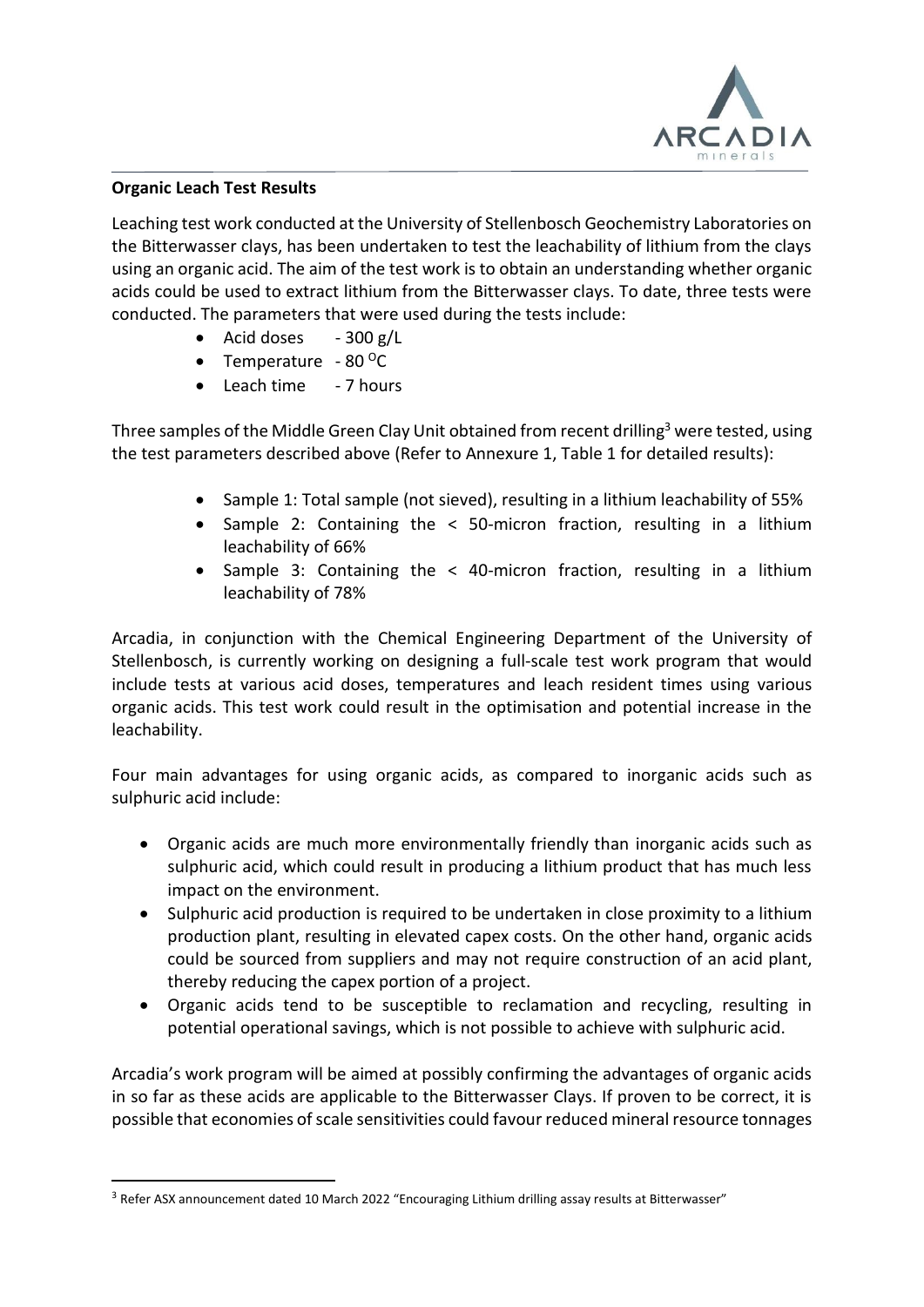

through reduced capex requirements, and that upscaling of throughput through modularisation can be achieved if implemented in phases.

### **This announcement has been authorised for release by the directors of Arcadia Minerals Limited.**

For further information please contact: Jurie Wessels **Executive Chairman Arcadia Minerals Limited [info@arcadiaminerals.global](mailto:info@arcadiaminerals.global)**

#### **COMPETENT PERSONS STATEMENT & PREVIOUSLY REPORTED INFORMATION**

The information in this announcement that relates to Exploration Results listed in Appendices below is based on, and fairly represents, information and supporting documentation prepared by the Competent Person whose name appears, who is either an independent consultant to the Company and a member of a Recognised Professional Organisation or a director of the Company. The persons named below has sufficient experience relevant to the style of mineralisation and types of deposits under consideration and to the activity which he has undertaken to quality as a Competent Person as defined in the JORC Code 2012.

| <b>Competent Person</b>          | <b>Membership</b>                 | <b>Report/Document</b>            |
|----------------------------------|-----------------------------------|-----------------------------------|
| Mr Philip le Roux                | South African Council for Natural | This announcement and JORC Tables |
| (Director, Arcadia)<br>Minerals) | Scientific Professions #400125/09 |                                   |

The Company confirms that the form and context in which a Competent Person's previous findings, as noted in footnotes 1 to 3, including findings in a report styled *Independent Geological Report on the Lithium Resource at the Bitterwasser Pan, Hardap Region, Namibia, Dr. Johan Hattingh, Nov. 2021*, as announced in previous announcements and presented in this announcement have not been materially modified from the original market announcements.

#### **MINERAL RESOURCES**

The Company confirms that it is not aware of any new information or data that materially affects the information included in the Bitterwasser Mineral Resource estimate and all material assumptions and parameters underpinning the estimate continue to apply and have not materially changed when referring to its resource announcement made on 3 November 2021 "Arcadia Acquires Lithium Project with JORC Mineral Resources".

#### **DISCLAIMER**

Some of the statements appearing in this announcement may be forward-looking statements. You should be aware that such statements are only predictions and are subject to inherent risks and uncertainties. Those risks and uncertainties include factors and risks specific to the industries in which Arcadia operates and proposes to operate as well as general economic conditions, prevailing exchange rates and interest rates and conditions in the financial markets, among other things. Actual events or results may differ materially from the events or results expressed or implied in any forward-looking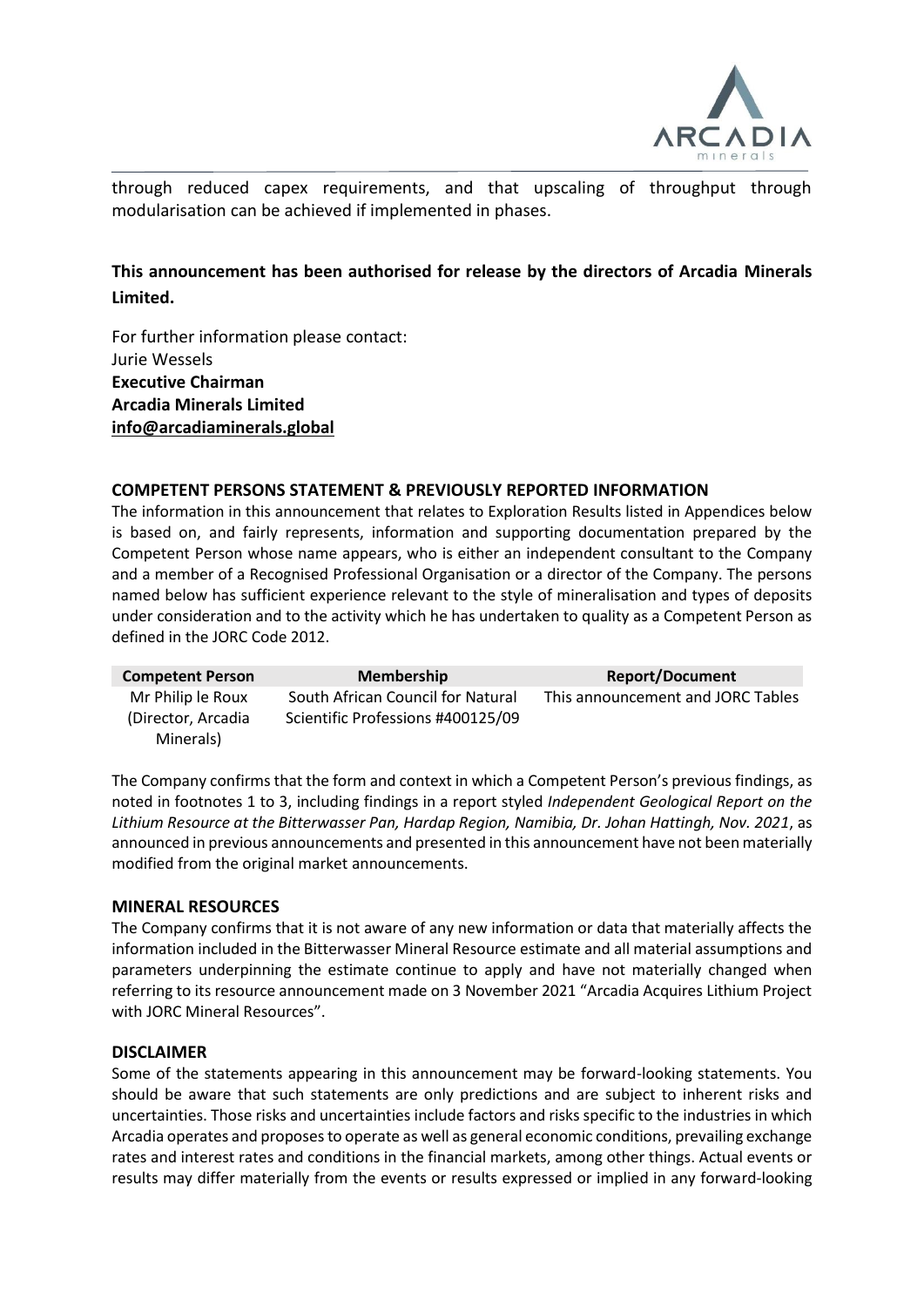

statement. No forward-looking statement is a guarantee or representation as to future performance or any other future matters, which will be influenced by a number of factors and subject to various uncertainties and contingencies, many of which will be outside Arcadia's control.

The Company does not undertake any obligation to update publicly or release any revisions to these forward-looking statements to reflect events or circumstances after today's date or to reflect the occurrence of unanticipated events. No representation or warranty, express or implied, is made as to the fairness, accuracy, completeness or correctness of the information, opinions or conclusions contained in this announcement. To the maximum extent permitted by law, none of Arcadia, its directors, employees, advisors or agents, nor any other person, accepts any liability for any loss arising from the use of the information contained in this announcement. You are cautioned not to place undue reliance on any forward-looking statement. The forward-looking statements in this announcement reflect views held only as at the date of this announcement.

This announcement is not an offer, invitation, or recommendation to subscribe for, or purchase securities by the Company. Nor does this announcement constitute investment or financial product advice (nor tax, accounting, or legal advice) and is not intended to be used for the basis of making an investment decision. Investors should obtain their own advice before making any investment decision.

#### **BACKGROUND ON ARCADIA**

Arcadia is a Namibia-focused diversified metals exploration company, which is domiciled in Guernsey. The Company explores for a suite of Gold and battery metals (Nickel, Lithium and Copper). The Company's strategy is to bring the advanced Swanson Tantalum project into production and then to use the cashflows (which may be generated) to drive exploration and development at the potentially company transforming exploration assets. As such the first two pillars of Arcadia's development strategy (a potential cash generator and company transforming exploration assets) are established through a third pillar, which consists of utilising the Company's human capital of industry specific experience, tied with a history of project generation and bringing projects to results, and thereby, to create value for the Company and its shareholders.

Most of the Company's projects are located in the neighbourhood of established mining operations and significant discoveries. The mineral projects include-

- 1. Bitterwasser Project prospective for lithium-in-brines and lithium-in-clays.
- 2. Kum-Kum Project prospective for nickel, copper, and platinum group elements
- 3. Karibib Project prospective for copper and gold
- 4. The Swanson Project advanced tantalum and lithium project with early development potential

As an exploration company, all the projects of the company are currently receiving focus. However, currently the Swanson project and the Bitterwasser Lithium project may be considered as Arcadia's primary projects due to their potential to enhance the Company's value.

The Swanson project is currently undergoing a feasibility study. The Swanson and the Bitterwasser Projects contain JORC Mineral Resources. At Swanson a JORC Mineral Resource of 1.2Mt at an average grade of 412g/t Ta2O5, 76g/t Nb2O5 and 0.29% Li2O was announced on the 23rd of September 2021, which was derived from 23 drillholes completed in September 2020 over 3 pegmatites. See the table below for more details of the Swanson mineral resource.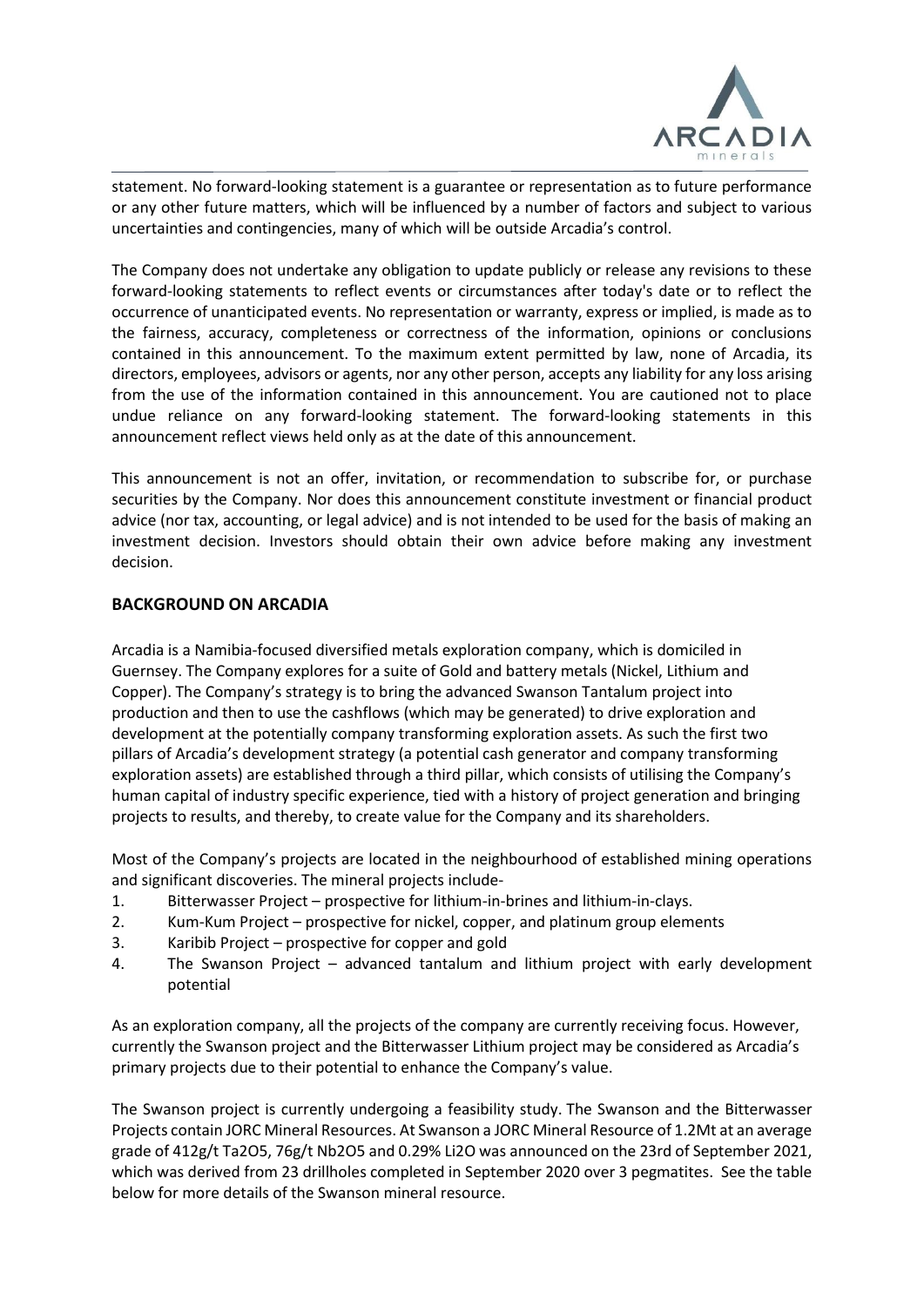

At Bitterwasser a JORC Mineral Resource of 15.1 million tons @ 828ppm Li and 1.79% K (at a cut-off grade of 680ppm Li) representing only 6% of the exposed clay pans was defined over one of 14 clay pans. The Mineral Resource was announced on the 3rd of November 2021 and is contained over three exploration licenses, which licenses are the subject of an acquisition that is conditional upon Arcadia shareholders' approval. See the table below for more details of the Bitterwasser mineral resource.

| <b>Classification</b> | Pegmatite      | Mass (kt) | Ta <sub>2</sub> O <sub>5</sub> | Nb <sub>2</sub> O <sub>5</sub> | $Li2O$ (%) |
|-----------------------|----------------|-----------|--------------------------------|--------------------------------|------------|
|                       |                |           | (ppm)                          | (ppm)                          |            |
| Indicated             | D <sub>0</sub> | 4.6       | 289                            | 77                             | 1.06       |
|                       | D <sub>1</sub> | 221.1     | 372                            | 82                             | 0.55       |
|                       | D <sub>2</sub> | 280.5     | 439                            | 82                             | 0.20       |
|                       | F <sub>1</sub> | 157.4     | 504                            | 57                             | 0.03       |
|                       | <b>Total</b>   | 663.5     | 431                            | 76                             | 0.28       |
| Inferred              | D <sub>0</sub> | 79.7      | 354                            | 54                             | 0.87       |
|                       | D <sub>1</sub> | 188.4     | 337                            | 85                             | 0.34       |
|                       | D <sub>2</sub> | 214.0     | 407                            | 80                             | 0.13       |
|                       | F <sub>1</sub> | 61.9      | 527                            | 55                             | 0.01       |
|                       | <b>Total</b>   | 544.0     | 389                            | 75                             | 0.30       |
| Indicated + Inferred  | D <sub>0</sub> | 84.3      | 351                            | 55                             | 0.88       |
|                       | D <sub>1</sub> | 409.5     | 356                            | 83                             | 0.45       |
|                       | D <sub>2</sub> | 494.4     | 425                            | 81                             | 0.17       |
|                       | F <sub>1</sub> | 219.2     | 510                            | 56                             | 0.02       |
|                       | <b>Total</b>   | 1,207.5   | 412                            | 76                             | 0.29       |

#### SWANSON TANTALUM PROJECT MINERAL RESOURCE (JORC 2012).

#### BITTERWASSER LITHIUM-IN-CLAU MINERAL RESOURCE (JORC 2012).

| <b>Mineral Reserve Category</b> |                        |                    |                              | <b>Mineral Resource Category</b> |                        |                    |                              |                                           |
|---------------------------------|------------------------|--------------------|------------------------------|----------------------------------|------------------------|--------------------|------------------------------|-------------------------------------------|
| <b>Classification</b>           | <b>Tonnage</b><br>(kt) | Li<br>Grade<br>ppm | <b>Contained</b><br>Li (ton) | Classification                   | <b>Tonnage</b><br>(kt) | Li<br>Grade<br>ppm | <b>Contained</b><br>Li (ton) | Lithium<br>Carbonate<br><b>Equivalent</b> |
| <b>Total Probable</b>           | 0                      |                    |                              | Total Indicated                  | 0                      | $\mathbf{0}$       | 0                            | 0                                         |
|                                 |                        |                    |                              | <b>Total Inferred</b>            | 15 100                 | 828                | 12 503                       | 66 929                                    |
| <b>Total Reserves</b>           | 0                      |                    |                              | <b>Total Resources</b>           | 15 100                 | 828                | 12 503                       | 66 929                                    |

For more details, please visit [www.arcadiaminerals.global](http://www.arcadiaminerals.global/)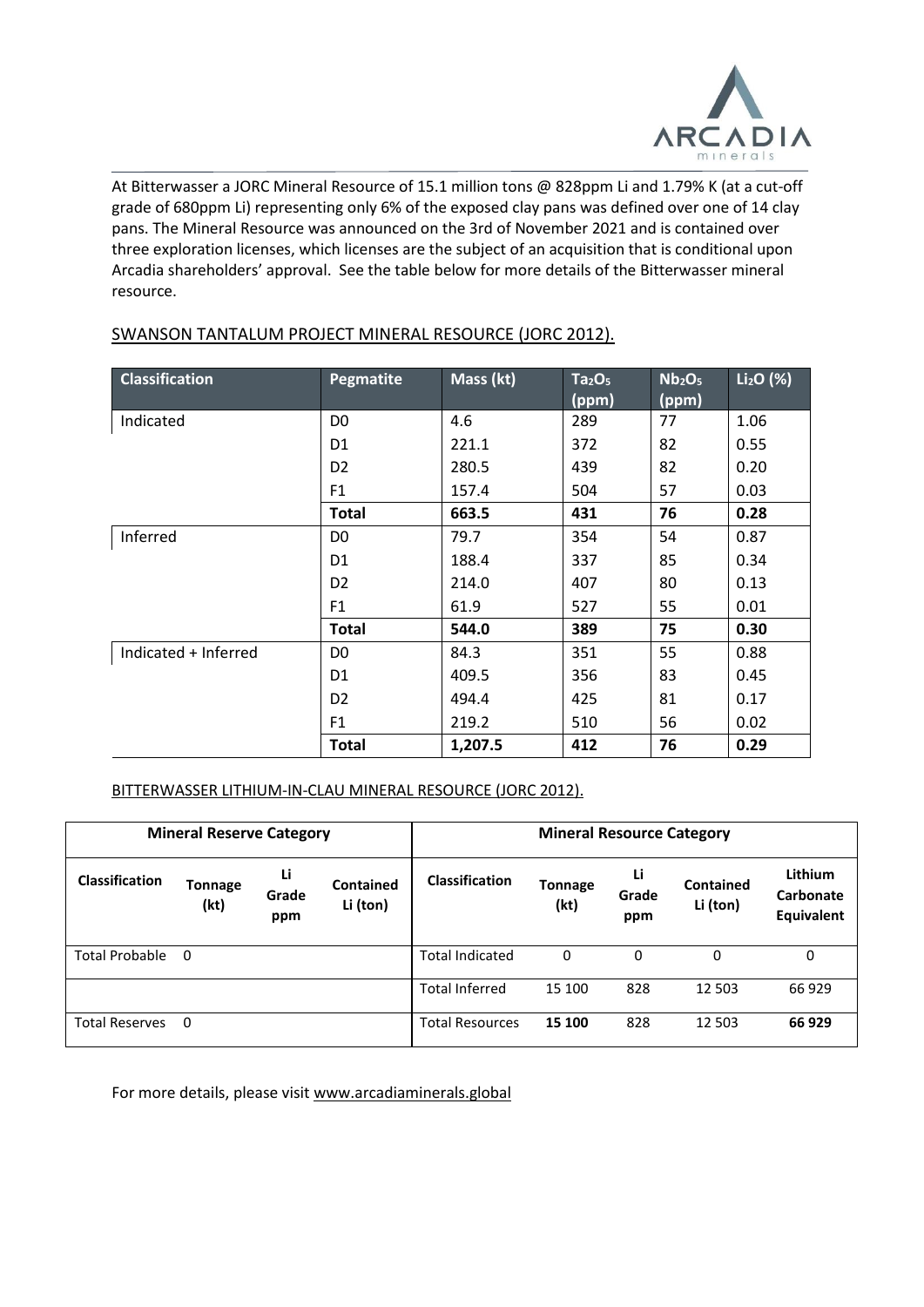

**ANNEXURE 1 – TABLE 1 LEACH TEST RESULTS FOR THREE BITTERWASSER CLAY SAMPLES**



#### **TABLE 1: LEACH TEST WORK COMPOSITE SAMPLE**

|         |          |          |                  |                |                    |            |      | Sample Used for Leach Test Work |         |        |
|---------|----------|----------|------------------|----------------|--------------------|------------|------|---------------------------------|---------|--------|
| HOLE ID | UTM33S X | UTM33S Y | <b>Elevation</b> | <b>Azimuth</b> | <b>Inclination</b> | <b>EOH</b> | From | To.                             | Thick m | Li ppm |
| BVRG3   | 793000   | 7350752  | 1233             |                | $-90$              | 11.60      | 9.40 | 11.40                           | 2.00    | 950    |
| BVRG8   | 793000   | 7350377  | 1233             |                | $-90$              | 11.80      | 9.20 | 10.60                           | 1.40    | 1010   |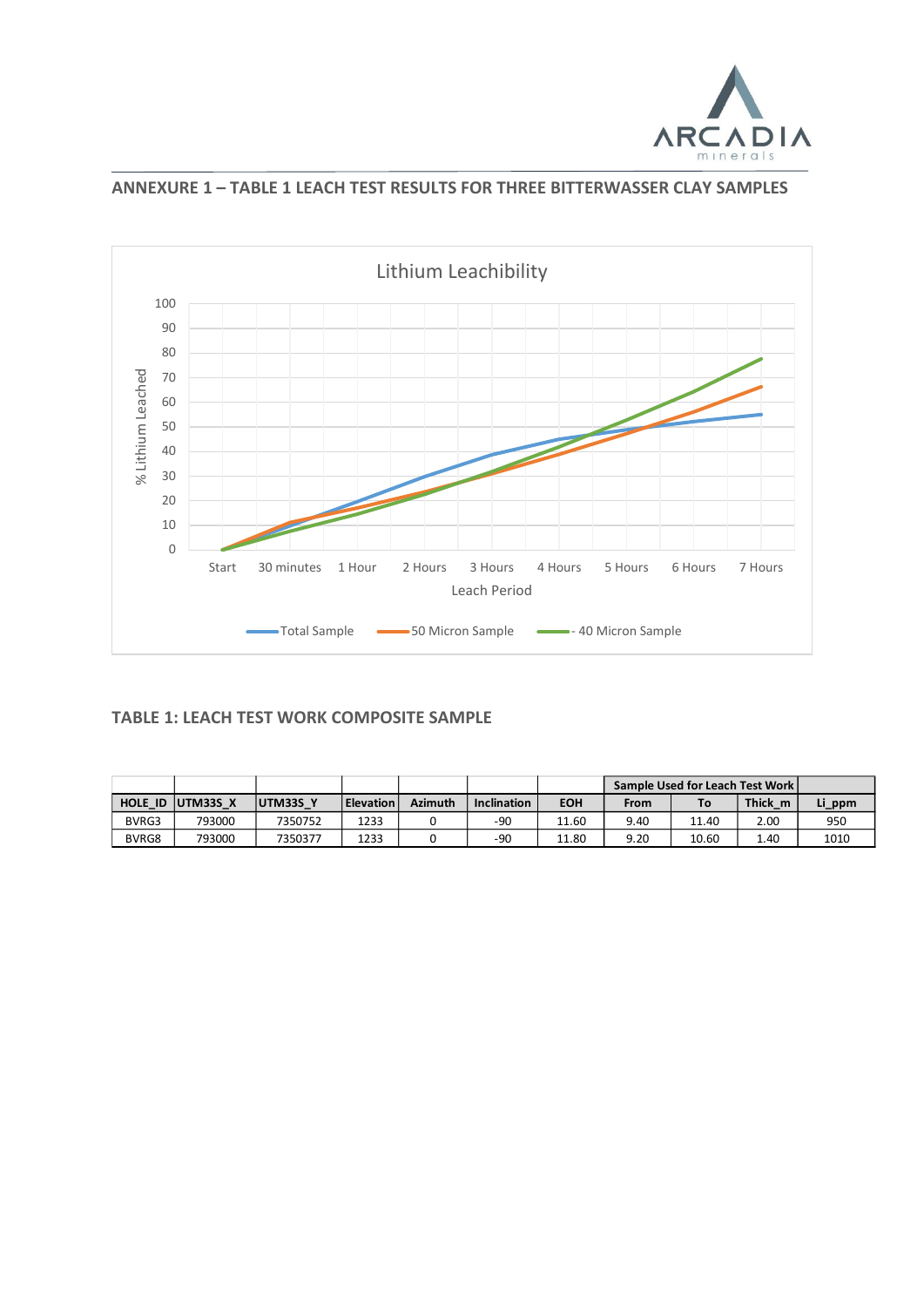

#### **ANNEXURE 3**

#### **JORC 2012 TABLES**

The following Tables are provided to ensure compliance with the JORC Code (2012 Edition) requirements for the reporting of Exploration Results and Mineral Resources at the Bitterwasser Lithium-in-Clays Project.

#### **Section 1 Sampling Techniques and Data**

| <b>Criteria</b>               | <b>JORC Code explanation</b>                                                                                                                                                                                                                                                                                                                                                                                                                                                                                                                                                                                                                                                                                                                                                                                                                                                                                                                                                                                                                                                                                 | <b>Commentary</b>                                                                                                                                                                                                                                                                                                                                                                                                                                                                                                                                                                                                                                                                                         |
|-------------------------------|--------------------------------------------------------------------------------------------------------------------------------------------------------------------------------------------------------------------------------------------------------------------------------------------------------------------------------------------------------------------------------------------------------------------------------------------------------------------------------------------------------------------------------------------------------------------------------------------------------------------------------------------------------------------------------------------------------------------------------------------------------------------------------------------------------------------------------------------------------------------------------------------------------------------------------------------------------------------------------------------------------------------------------------------------------------------------------------------------------------|-----------------------------------------------------------------------------------------------------------------------------------------------------------------------------------------------------------------------------------------------------------------------------------------------------------------------------------------------------------------------------------------------------------------------------------------------------------------------------------------------------------------------------------------------------------------------------------------------------------------------------------------------------------------------------------------------------------|
| <b>Sampling</b><br>techniques | Nature and quality of sampling (eg. cut channels, random chips, or specific<br>$\bullet$<br>specialised industry standard measurement tools appropriate to the<br>minerals under investigation, such as down hole gamma sondes, or<br>handheld XRF instruments, etc). These examples should not be taken as<br>limiting the broad meaning of sampling.<br>Include reference to measures taken to ensure sample representivity and the<br>appropriate calibration of any measurement tools or systems used.<br>Aspects of the determination of mineralisation that are Material to the<br>Public Report.<br>In cases where 'industry standard' work has been done this would be<br>relatively simple (eg. 'reverse circulation drilling was used to obtain 1 m<br>samples from which 3 kg was pulverised to produce a 30 g charge for fire<br>assay'). In other cases, more explanation may be required, such as where<br>there is coarse gold that has inherent sampling problems. Unusual<br>commodities or mineralisation types (eg. submarine nodules) may warrant<br>disclosure of detailed information. | Sampling was undertaken using industry standard practices and consist of<br>hand-auger drilling by Bitterwasser Lithium Exploration (Pty) Ltd. during<br>December 2021 and January 2022.<br>All drill holes are vertical<br>A total of 370 samples were taken from the core of the drilling campaign, of<br>and 45 for QAQC samples was added.<br>Samples ranged from 317 g to 1090 g.<br>An additional 38 density samples were collected.<br>To minimize sample contamination, the collected sediment samples were<br>placed on a canvas cloth, while the clay-bit was cleaned with a wet cloth<br>and water after every sample.<br>All drill hole and sample locations are mapped in WGS84 UTM zone 33S |
| <b>Drilling</b><br>techniques | Drill type (eg. core, reverse circulation, open-hole hammer, rotary air blast,<br>$\bullet$<br>auger, Bangka, sonic, etc) and details (eg. core diameter, triple or standard<br>tube, depth of diamond tails, face-sampling bit or other type, whether core                                                                                                                                                                                                                                                                                                                                                                                                                                                                                                                                                                                                                                                                                                                                                                                                                                                  | 64 vertical hand-auger drillholes were drilled perpendicular to the long axis<br>of the main Bitterwasser pan.<br>The holes were drilled on a 500 m x 500 m grid and have a total core length                                                                                                                                                                                                                                                                                                                                                                                                                                                                                                             |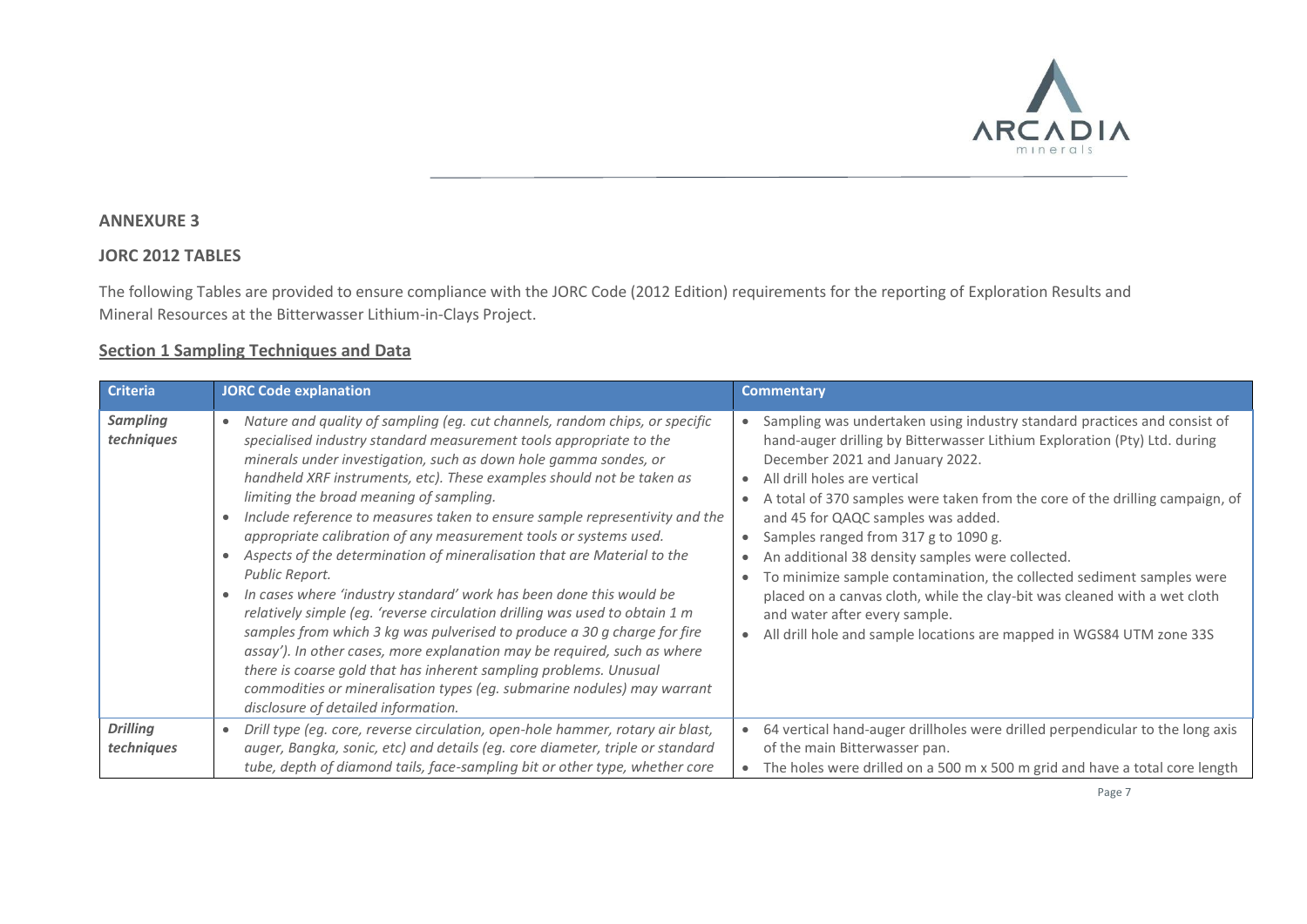

| <b>Criteria</b>                                         | <b>JORC Code explanation</b>                                                                                                                                                                                                                                                                                                                                                                                                                                                                                                                                                                                                                                                                                               | <b>Commentary</b>                                                                                                                                                                                                                                                                                                                                                                                                                                                                                                                      |
|---------------------------------------------------------|----------------------------------------------------------------------------------------------------------------------------------------------------------------------------------------------------------------------------------------------------------------------------------------------------------------------------------------------------------------------------------------------------------------------------------------------------------------------------------------------------------------------------------------------------------------------------------------------------------------------------------------------------------------------------------------------------------------------------|----------------------------------------------------------------------------------------------------------------------------------------------------------------------------------------------------------------------------------------------------------------------------------------------------------------------------------------------------------------------------------------------------------------------------------------------------------------------------------------------------------------------------------------|
|                                                         | is oriented and if so, by what method, etc).                                                                                                                                                                                                                                                                                                                                                                                                                                                                                                                                                                                                                                                                               | of 412.60 m.<br>A 250 mm long auger clay-bit with a 90 mm outer diameter was used.<br>$\bullet$<br>The depth of the holes ranged from 1.00 m to 13.00 m.<br>$\bullet$                                                                                                                                                                                                                                                                                                                                                                  |
| <b>Drill sample</b><br>recovery                         | • Method of recording and assessing core and chip sample recoveries and<br>results assessed.<br>• Measures taken to maximise sample recovery and ensure representative<br>nature of the samples.<br>Whether a relationship exists between sample recovery and grade and<br>$\bullet$<br>whether sample bias may have occurred due to preferential loss/gain of<br>fine/coarse material.                                                                                                                                                                                                                                                                                                                                    | Core recovery in the mineralised clay zone was almost 100% due to the<br>cohesive nature of the clay.<br>Measures taken to maximise sample recovery and ensure representative<br>$\bullet$<br>nature of the samples is not recorded in available documents.<br>No apparent bias was noted between sample recovery and grade.<br>$\bullet$                                                                                                                                                                                              |
| Logging                                                 | Whether core and chip samples have been geologically and geotechnically<br>$\bullet$<br>logged to a level of detail to support appropriate Mineral Resource<br>estimation, mining studies and metallurgical studies.<br>Whether logging is qualitative or quantitative in nature. Core (or costean,<br>$\bullet$<br>channel, etc) photography.<br>The total length and percentage of the relevant intersections logged.                                                                                                                                                                                                                                                                                                    | All drill holes were fully logged and are qualitative.<br>$\bullet$<br>The core has been logged to a level of detail to support appropriate Mineral<br>Resource estimation, mining studies and metallurgical studies.<br>The total length of the mineralized clay logged is 412.60 m<br>$\bullet$                                                                                                                                                                                                                                      |
| Sub-sampling<br>techniques<br>and sample<br>preparation | If core, whether cut or sawn and whether quarter, half or all core taken.<br>If non-core, whether riffled, tube sampled, rotary split, etc and whether<br>$\bullet$<br>sampled wet or dry.<br>For all sample types, the nature, quality and appropriateness of the sample<br>$\bullet$<br>preparation technique.<br>Quality control procedures adopted for all sub-sampling stages to maximise<br>$\bullet$<br>representivity of samples.<br>• Measures taken to ensure that the sampling is representative of the in-situ<br>material collected, including for instance results for field duplicate/second-<br>half sampling.<br>Whether sample sizes are appropriate to the grain size of the material being<br>sampled. | Each of the 370 samples was split into two. One split was for chemical<br>$\bullet$<br>analysis and the other split for is kept for mineralogical and metallurgical<br>test work.<br>The Middle clay was composite sampled at an interval of 0.20 m to 2.80 m<br>average of 1.43m and the Upper Clay Unit was sampled at an average<br>interval of 0.20 m to 5.00 m average 0.92m.<br>For the leach test a composite sample from core was made up from to<br>Middle Clay Units from two boreholes, refer to Table 1 this announcement. |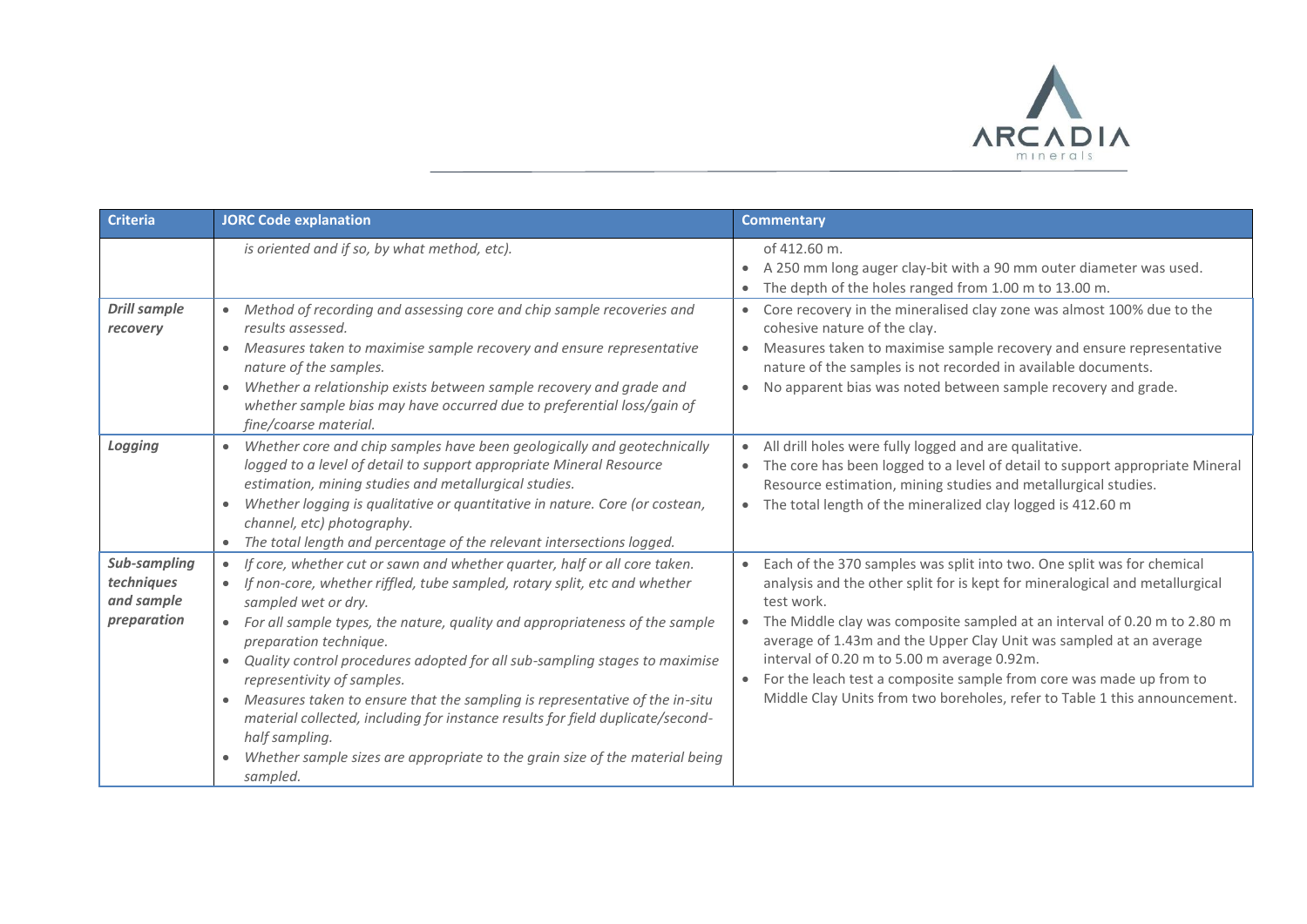

| <b>Criteria</b>                                            | <b>JORC Code explanation</b>                                                                                                                                                                                                                                                                                                                                                                                                                                                                                                                                                                                                                    | <b>Commentary</b>                                                                                                                                                                                                                                                                                                                                                                                                                                                                                                                                                                                                                                                                                                                                                                                                            |
|------------------------------------------------------------|-------------------------------------------------------------------------------------------------------------------------------------------------------------------------------------------------------------------------------------------------------------------------------------------------------------------------------------------------------------------------------------------------------------------------------------------------------------------------------------------------------------------------------------------------------------------------------------------------------------------------------------------------|------------------------------------------------------------------------------------------------------------------------------------------------------------------------------------------------------------------------------------------------------------------------------------------------------------------------------------------------------------------------------------------------------------------------------------------------------------------------------------------------------------------------------------------------------------------------------------------------------------------------------------------------------------------------------------------------------------------------------------------------------------------------------------------------------------------------------|
| <b>Quality of</b><br>assay data and<br>laboratory<br>tests | The nature, quality and appropriateness of the assaying and laboratory<br>$\bullet$<br>procedures used and whether the technique is considered partial or total.<br>For geophysical tools, spectrometers, handheld XRF instruments, etc, the<br>$\bullet$<br>parameters used in determining the analysis including instrument make and<br>model, reading times, calibrations factors applied and their derivation, etc.<br>Nature of quality control procedures adopted (eg. standards, blanks,<br>duplicates, external laboratory checks) and whether acceptable levels of<br>accuracy (ie. lack of bias) and precision have been established. | • The samples were analysed at ALS in Namibia, where sample preparation<br>took place, and the samples was then sent to ALS in Ireland.<br>• Sodium peroxide fusion ICP-MS finish for analysis of Li (ppm), K (%), Al (%),<br>Cr (%), Si (%), Ti (%), As (ppm), Cd (ppm), Fe (%), Mg (%), Mn (%), P (%), Co<br>(%) and Y (%) was done.<br>• The QAQC samples consisted of African Minerals Standards (Pty) Ltd's<br>(AMIS) certified reference materials AMIS0683 (standard), and AMIS0577<br>(blank) and were inserted on average every $6 - 7$ m within the sampling<br>stream.<br>It is assumed that industry best practices were used by the laboratories to<br>ensure sample representivity and acceptable assay data accuracy, however<br>the specific QAQC procedures used are not recorded in available<br>documents |
|                                                            |                                                                                                                                                                                                                                                                                                                                                                                                                                                                                                                                                                                                                                                 | All leaching experiments were conducted in a batch of 250 ml conical bottles<br>placed in a magnetic stirrer, at a speed of 400 rpm. The experiments were<br>arranged at different parameters, such as different temperature range,<br>particle sizes, solid to liquid ratio and glycine concentration. The<br>experiments were terminated after 7 hours. The chemical reagents were all<br>analytical, and once the preset reaction time was reached, metal contents<br>of the sample solutions were immediately centrifuged out from the clay and<br>analysed using ICP-AES. The metal leaching rate was calculated as follows:<br>$L = (m \div M_i)^* 100\%$<br>Where L is the metal leaching rate, %: m is the metal weight extracted into<br>the solution, g: and Mi is the metal weight within the specimen.           |
| <b>Verification of</b><br>sampling and<br>assaying         | The verification of significant intersections by either independent or<br>$\bullet$<br>alternative company personnel.<br>The use of twinned holes.<br>Documentation of primary data, data entry procedures, data verification,                                                                                                                                                                                                                                                                                                                                                                                                                  | • All samples and data were verified by the project geologist.<br>All sample material was bagged and tagged on site as per the specific clay<br>unit it was located on. The sample intersections were logged in the field and<br>were weighed at the sampling site.                                                                                                                                                                                                                                                                                                                                                                                                                                                                                                                                                          |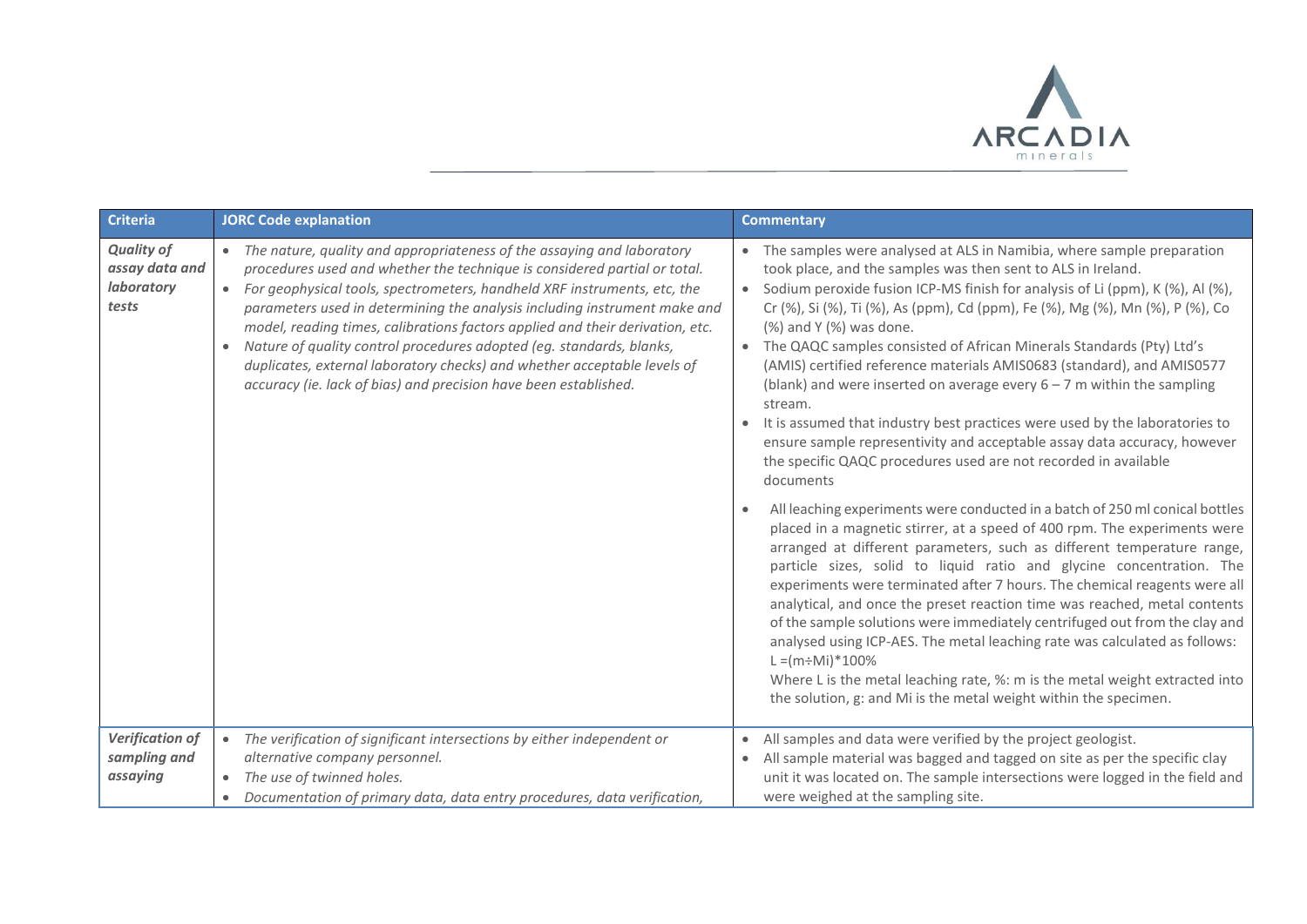

| Criteria                                                                   | <b>JORC Code explanation</b>                                                                                                                                                                                                                                                                                                                                                                                   | <b>Commentary</b>                                                                                                                                                                                                                                                                                                                                                                                                                                                                                                                             |
|----------------------------------------------------------------------------|----------------------------------------------------------------------------------------------------------------------------------------------------------------------------------------------------------------------------------------------------------------------------------------------------------------------------------------------------------------------------------------------------------------|-----------------------------------------------------------------------------------------------------------------------------------------------------------------------------------------------------------------------------------------------------------------------------------------------------------------------------------------------------------------------------------------------------------------------------------------------------------------------------------------------------------------------------------------------|
|                                                                            | data storage (physical and electronic) protocols.<br>Discuss any adjustment to assay data.                                                                                                                                                                                                                                                                                                                     | All hard copy data-capturing was completed at the sampling locality.<br>$\bullet$<br>All sample material was stored at a secure storage site.<br>$\bullet$<br>The original assay data has not been adjusted.<br>$\bullet$<br>Recording of field observations and that of samples collected was done in<br>field notes and transferred to and electronic data base following the<br>Standard Operational Procedures.<br>No twin holes were drilled.<br>$\bullet$                                                                               |
| <b>Location of</b><br>data points                                          | Accuracy and quality of surveys used to locate drill holes (collar and down-<br>$\bullet$<br>hole surveys), trenches, mine workings and other locations used in Mineral<br>Resource estimation.<br>Specification of the grid system used.<br>Quality and adequacy of topographic control.                                                                                                                      | The locations of all the samples were recorded.<br>$\bullet$<br>The sample locations were GPS captured using WGS84 UTM zone 33S.<br>$\bullet$<br>The quality and accuracy of the GPS and its measurements is not known,<br>$\bullet$<br>because it is not stated in available documents.                                                                                                                                                                                                                                                      |
| <b>Data spacing</b><br>and<br>distribution                                 | Data spacing for reporting of Exploration Results.<br>$\bullet$<br>Whether the data spacing, and distribution is sufficient to establish the<br>$\bullet$<br>degree of geological and grade continuity appropriate for the Mineral<br>Resource and Ore Reserve estimation procedure(s) and classifications<br>applied.<br>Whether sample compositing has been applied.                                         | The drill holes are spaced on a 500 m x 500 m grid.<br>$\bullet$<br>The data spacing and distribution of the drill holes and samples is sufficient<br>$\bullet$<br>to establish the degree of geological and grade continuity appropriate for<br>the Mineral Resource and Ore Reserve estimation procedure(s) and<br>classifications applied<br>The Middle clay was composite sampled at an interval of 0.20 m to 2.80 m<br>average of 1.43m and the Upper Clay Unit was sampled at an average<br>interval of 0.20 m to 5.00 m average 0.92m. |
| <b>Orientation of</b><br>data in<br>relation to<br>geological<br>structure | Whether the orientation of sampling achieves unbiased sampling of possible<br>$\bullet$<br>structures and the extent to which this is known, considering the deposit<br>type.<br>If the relationship between the drilling orientation and the orientation of key<br>$\bullet$<br>mineralised structures is considered to have introduced a sampling bias, this<br>should be assessed and reported if material. | The holes were all drilled vertical and perpendicular to the sediment<br>horizons and all the sediment horizons were sampled equally and<br>representative.<br>The lithium is not visible; therefore, no bias could take place when selecting<br>the sample position.<br>The orientation of the sampling is unbiased.<br>$\bullet$<br>The relationship between the sampling orientation and the orientation of<br>key mineralized structures is not considered to have introduced a sampling                                                  |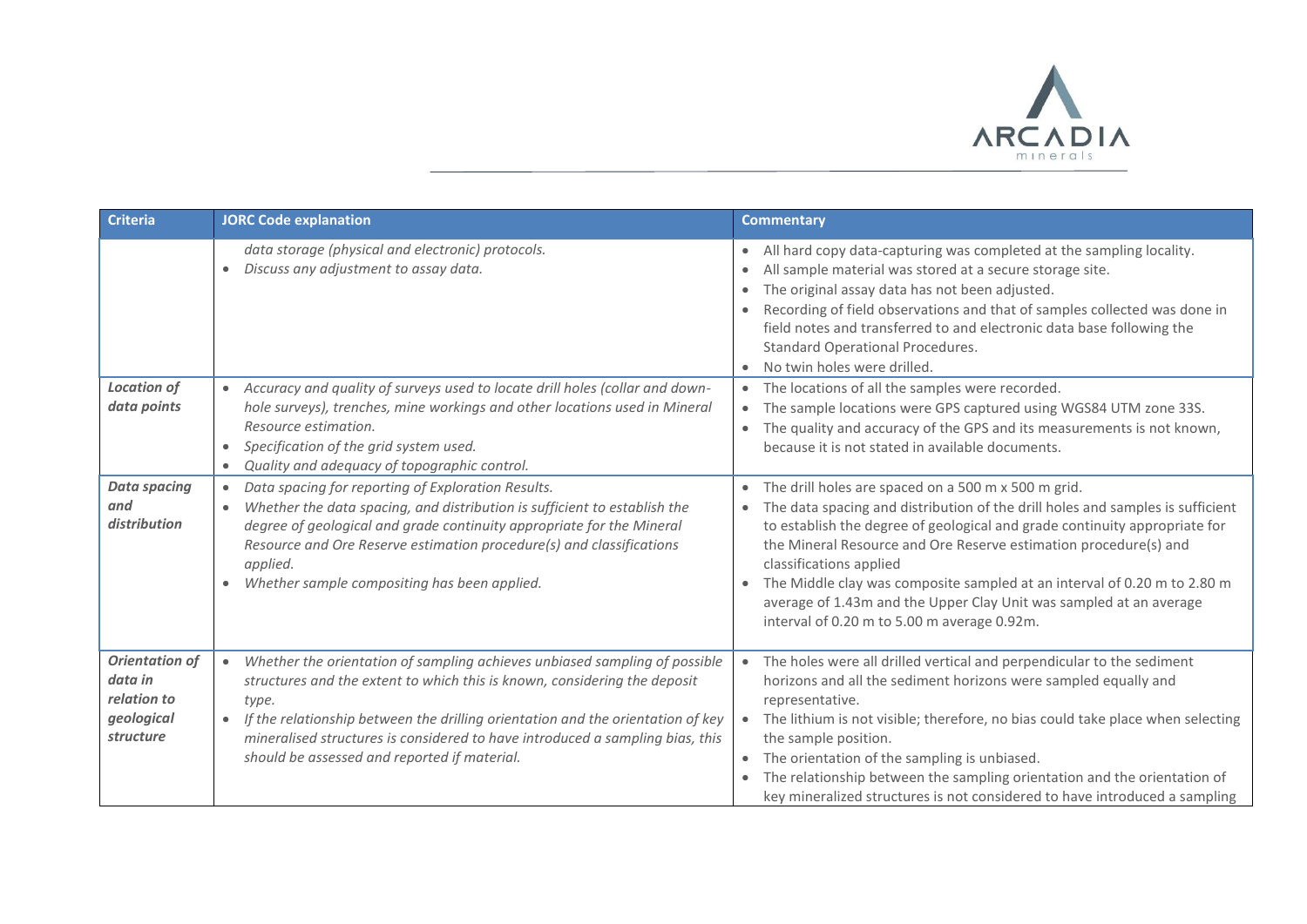

| <b>Criteria</b>             | <b>JORC Code explanation</b>                                          | <b>Commentary</b>                                                                                                                                                                                                                                                                                                                                                                                                                                                                                                                     |
|-----------------------------|-----------------------------------------------------------------------|---------------------------------------------------------------------------------------------------------------------------------------------------------------------------------------------------------------------------------------------------------------------------------------------------------------------------------------------------------------------------------------------------------------------------------------------------------------------------------------------------------------------------------------|
|                             |                                                                       | bias.                                                                                                                                                                                                                                                                                                                                                                                                                                                                                                                                 |
| Sample<br>security          | The measures taken to ensure sample security.                         | Bitterwasser Lithium Exploration (Pty) Ltd. maintained strict chain-of-<br>custody procedures during all segments of sample handling, transport and<br>samples prepared for transport to the laboratory are bagged and labelled in<br>a manner which prevents tampering. Samples also remain in Bitterwasser<br>Lithium Exploration (Pty) Ltd control until they are delivered and released to<br>the laboratory.<br>An export permit was obtained from the Namibian Mining Department to<br>transport the samples across the border. |
| <b>Audits or</b><br>reviews | The results of any audits or reviews of sampling techniques and data. | Audits and reviews were limited to the Standard Operational Procedures in<br>as far as data capturing was concerned during the sampling.                                                                                                                                                                                                                                                                                                                                                                                              |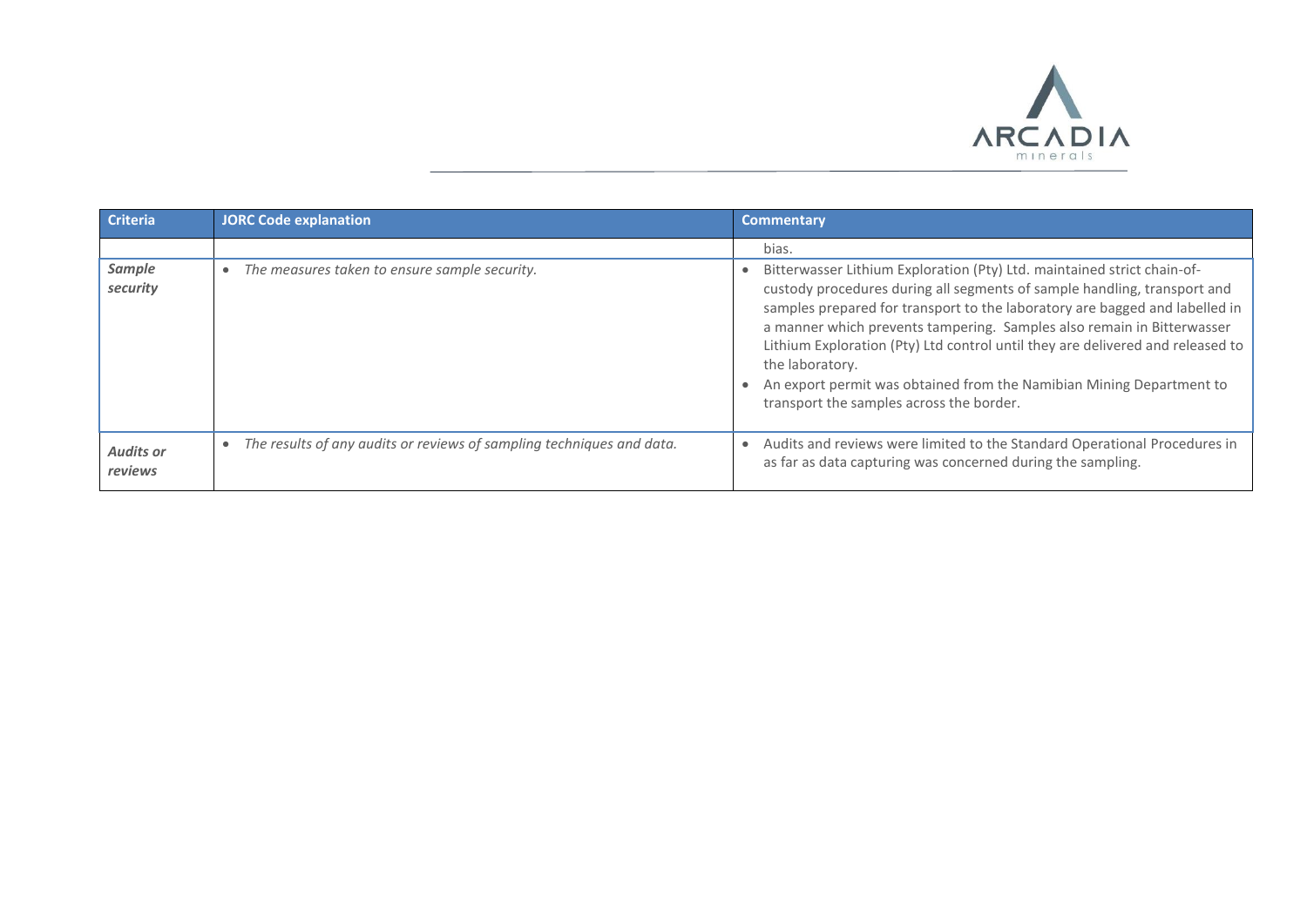

## **Section 2 Reporting of Exploration Results**

| <b>Criteria</b>                                         | <b>JORC Code explanation</b>                                                                                                                                                                                                                                                                                                                                                                                                                      | <b>Commentary</b>                                                                                                                                                                                                                                                                                                                                                                                                                                                                                                                                                                                                                                                                  |
|---------------------------------------------------------|---------------------------------------------------------------------------------------------------------------------------------------------------------------------------------------------------------------------------------------------------------------------------------------------------------------------------------------------------------------------------------------------------------------------------------------------------|------------------------------------------------------------------------------------------------------------------------------------------------------------------------------------------------------------------------------------------------------------------------------------------------------------------------------------------------------------------------------------------------------------------------------------------------------------------------------------------------------------------------------------------------------------------------------------------------------------------------------------------------------------------------------------|
| <b>Mineral</b><br>tenement and<br>land tenure<br>status | Type, reference name/number, location and ownership including<br>$\bullet$<br>agreements or material issues with third parties such as joint ventures,<br>partnerships, overriding royalties, native title interests, historical sites,<br>wilderness or national park and environmental settings.<br>The security of the tenure held at the time of reporting along with any<br>known impediments to obtaining a licence to operate in the area. | The Bitterwasser Project area is east of Kalkrand in south central Namibia,<br>some 190 km south of Windhoek in the Hardap Region.<br>The Bitterwasser Lithium Project comprise of three exclusive exploration<br>$\bullet$<br>licences, EPLs 5353, 5354 and 5358, all held by Bitterwasser Lithium<br>Exploration (Pty) Ltd.<br>The project covers a total area of 59 323.09 hectares.<br>$\bullet$<br>A land-use agreement, including access to the property for exploration has<br>$\bullet$<br>been obtained through the Ministry of Agriculture, Water and Forestry of<br>Namibia and the two landowners of which the drilling took place.                                    |
| <b>Exploration</b><br>done by other<br>parties          | Acknowledgment and appraisal of exploration by other parties.                                                                                                                                                                                                                                                                                                                                                                                     | A regional reconnaissance investigation in the form of a systematic field<br>survey covering the entire southern Namibia and some parts of the<br>Northern Cape Province of South Africa was done during 2009 and 2010.<br>The reconnaissance investigation was aimed at establishing the<br>prospectiveness of the area that could potentially sustain economic<br>exploitation of soda ash and lithium.                                                                                                                                                                                                                                                                          |
| Geology                                                 | Deposit type, geological setting, and style of mineralisation.                                                                                                                                                                                                                                                                                                                                                                                    | The Main Bitterwasser Pan forms part of the Cenozoic aged Kalahari Group<br>and comprises a lithium, potassium and boron enriched sulphate-, chlorite-<br>and carbonate-saltpan.<br>Post-Cretaceous Brukkaros alkaline volcanics and sub-volcanics in the area<br>and are potential source rocks for the lithium.<br>The presence of an active deep-seated connate/hydrothermal water<br>circulation network is suggested, which acts as a transport mechanism for<br>lithium bearing brines into the overlying Gordonia Formation pan<br>sediments.<br>High evaporation rates (>3200 mm/year) occurring in the area are<br>favourable for brine formation and salt-concentration. |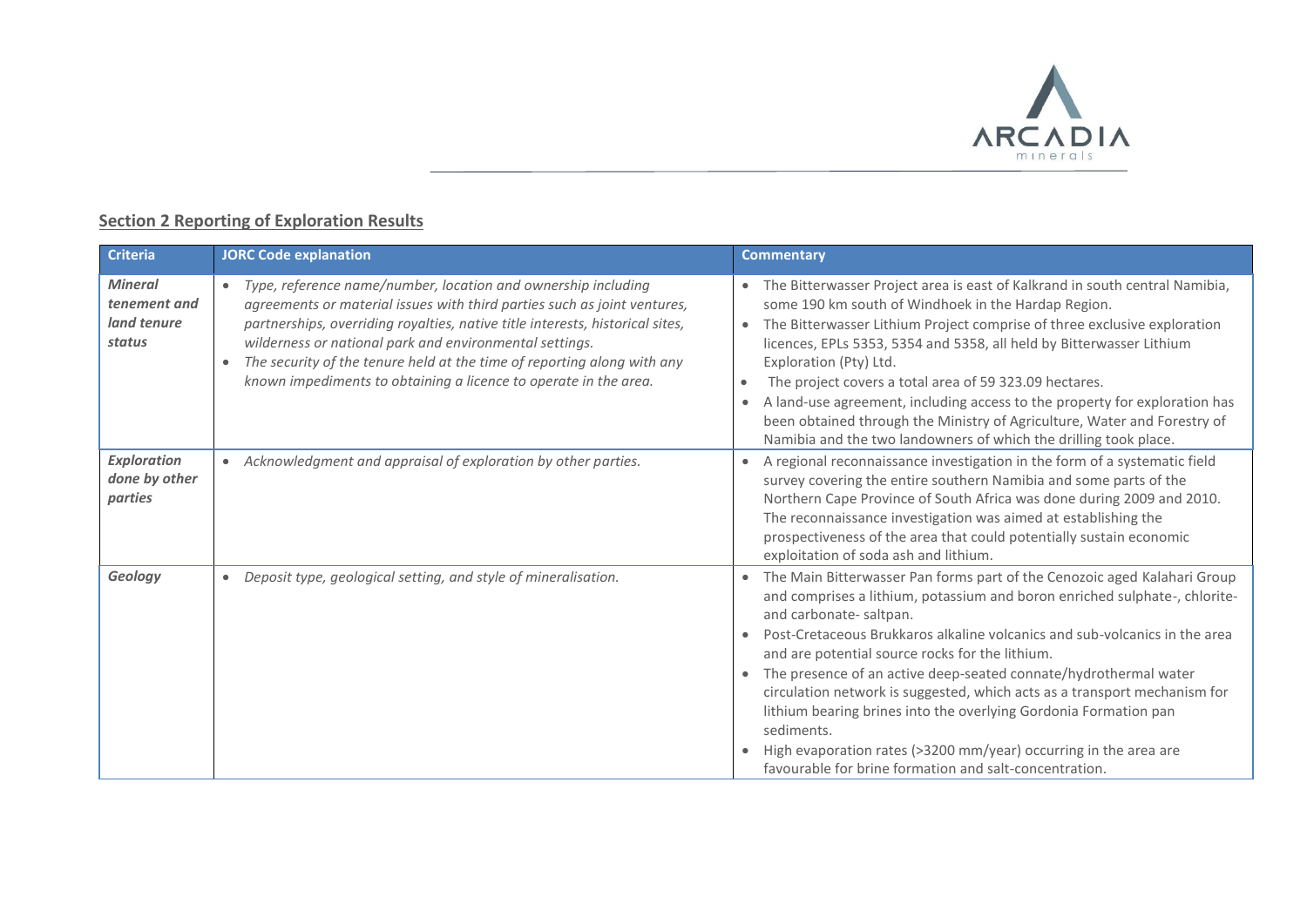

| <b>Criteria</b>                                                                        | <b>JORC Code explanation</b>                                                                                                                                                                                                                                                                                                                                                                                                                                                                                                                                                                                                                                                                                                                                                | <b>Commentary</b>                                                                                                                                         |
|----------------------------------------------------------------------------------------|-----------------------------------------------------------------------------------------------------------------------------------------------------------------------------------------------------------------------------------------------------------------------------------------------------------------------------------------------------------------------------------------------------------------------------------------------------------------------------------------------------------------------------------------------------------------------------------------------------------------------------------------------------------------------------------------------------------------------------------------------------------------------------|-----------------------------------------------------------------------------------------------------------------------------------------------------------|
| <b>Drill hole</b><br><b>Information</b>                                                | • A summary of all information material to the understanding of the<br>exploration results including a tabulation of the following information for all<br>Material drill holes:<br>easting and northing of the drill hole collar<br>$\circ$<br>elevation or RL (Reduced Level - elevation above sea level in metres) of<br>$\circ$<br>the drill hole collar<br>dip and azimuth of the hole<br>$\circlearrowright$<br>down hole length and interception depth<br>$\circ$<br>hole length.<br>$\circ$<br>If the exclusion of this information is justified on the basis that the<br>$\bullet$<br>information is not Material and this exclusion does not detract from the<br>understanding of the report, the Competent Person should clearly explain<br>why this is the case. | Drill results have been described in annexure 3 of this report and<br>all relevant data is included in the report.                                        |
| <b>Data</b><br>aggregation<br>methods                                                  | In reporting Exploration Results, weighting averaging techniques, maximum<br>$\bullet$<br>and/or minimum grade truncations (eg. cutting of high grades) and cut-off<br>grades are usually Material and should be stated.<br>Where aggregate intercepts incorporate short lengths of high grade results<br>$\bullet$<br>and longer lengths of low grade results, the procedure used for such<br>aggregation should be stated and some typical examples of such<br>aggregations should be shown in detail.<br>The assumptions used for any reporting of metal equivalent values should<br>$\bullet$<br>be clearly stated.                                                                                                                                                     | Two clay units was identified the Upper and Middle unit, and each was in<br>samples independently.                                                        |
| <b>Relationship</b><br>between<br>mineralisation<br>widths and<br>intercept<br>lengths | These relationships are particularly important in the reporting of Exploration<br>$\bullet$<br>Results.<br>If the geometry of the mineralisation with respect to the drill hole angle is<br>$\bullet$<br>known, its nature should be reported.<br>If it is not known and only the down hole lengths are reported, there should<br>$\bullet$<br>be a clear statement to this effect (eg. 'down hole length, true width not<br>known').                                                                                                                                                                                                                                                                                                                                       | The drill holes were all drilled vertical, with the clay units being horizontal.<br>The mineralized clay thickness intercepted range from 1 m to 12.80 m. |